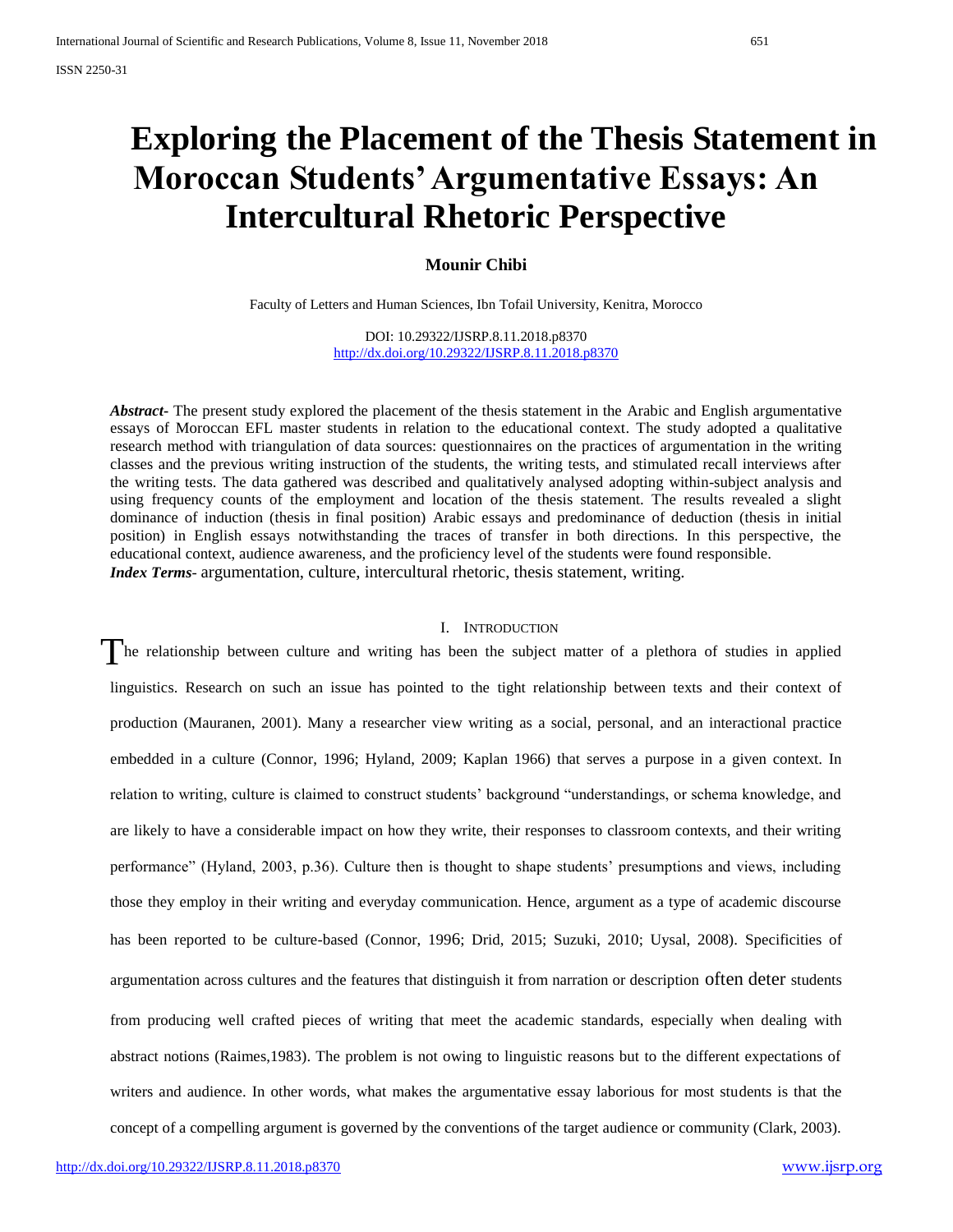For instance, writing an argumentative essay to an Anglo-American audience using writing conventions alien to those of the audience ruins the piece of writing due to the discourse nonconformities that the writer has used (Drid, 2015). The main reason for such a "foreigness" is the fact that cultures differ in "what is seen as logical, engaging, relevant, or well-organized in writing, what counts as proof, conciseness, and evidence" (Hyland, 2003, p. 45). Therefore, a close understanding of culture and argumentation is necessary to setting the theoretical framework for the research paper.

# II. REVIEW OF LITERATURE

# **Argument**

The origin of the terms *argument* and *argumentation* is the Latin word *argumentum* (argument)*,* which is derived from the Latin verb *arguo* (argue) (Rigotti & Morasso, 2009). In English, argue refers to giving reasons and proving by giving necessary justification (White & Billings, 2008). For Mayberry (2009), an argument is a stand clearly supported by clear-cut evidence and solid facts. Suzuki (2010) defines an argument as an assemblage of statements used to communicate the speaker"s opinion or belief likely to build around the use of reason and logical appeal. In academic writing, the terms argument, argumentative, and argumentation are used interchangeably to refer to the type of essays where writers can agree or disagree with an issue providing reasons and powerful arguments and solid evidence to persuade an audience of the validity of one"s point of view (Crowhurst, 1990).

# **Culture**

Providing a clear-cut definition for the word "culture" is quite a difficult task (Connor, 2011), for a myriad of books grapple with the challenge of defining the concept. Culture "has now come to be used for important concepts in several distinct intellectual disciplines and in several distinct and incompatible systems of thought" (Williams, 1983, p.87). Culture is "multi-discursive; it can be mobilized in a number of different discourses…. It may be the discourse of nationalism, fashion, anthropology, literary criticism, viti-culture, Marxism, feminism, cultural studies, or even common sense" (O"Sullivan, 1994, pp. 68-69).

Hall (1976) defines culture in terms of the surface culture, the sub-surface culture, and the deep culture. The submersed elements of culture, however, are the most difficult to see and understand as they are invisible. The product of a culture that people easily notice is the visible part of the iceberg. Cultural behavior, social context, and the way people regard situations of a particular culture are the hidden or submersed part that is difficult to see. Atkinson (2004) defines culture in terms of small culture and big culture. While small culture refers to classroom culture, disciplinary culture, youth culture, etc., big culture refers to national and ethnic culture.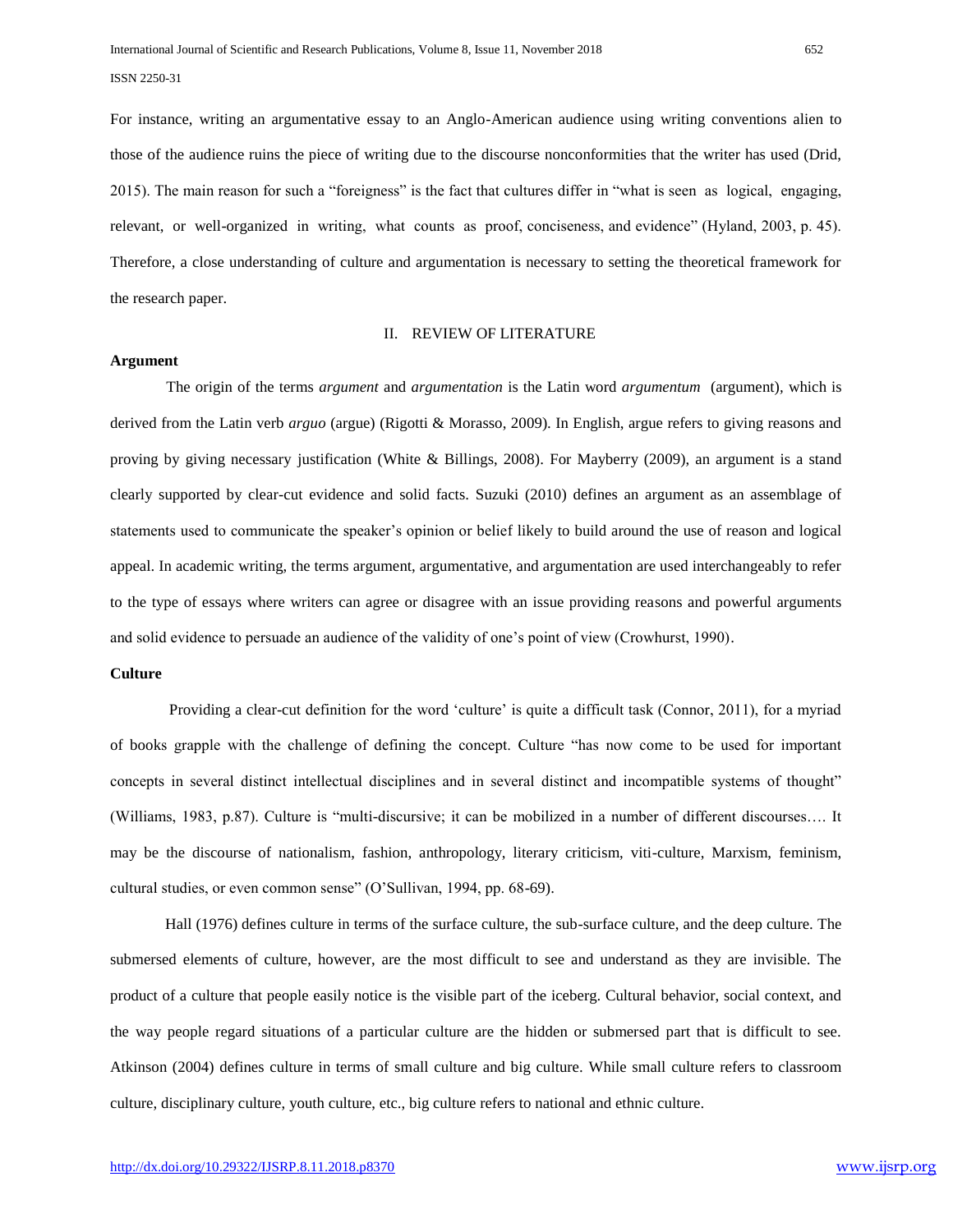Other definitions of culture consider culture as any aspects of knowledge that people of a particular community share to operate appropriately in a social context (Kachru & Smith, 2008). In this vein, Geertz (1973) defines culture as "a historically transmitted pattern of meanings embodied in symbolic forms by means of which men communicate, perpetuate, and develop their knowledge about and attitudes toward life" (p. 89). Therefore, argumentation as a form of academic discourse (cultural by-product) practised in a small culture (the classroom) is thought to carry the imprints of its culture (Connor,1996; Drid, 2015).

# **Intercultural Rhetoric**

 Initiated by the American linguist Robert Kaplan in 1966, early intercultural rhetoric, referred to as contrastive rhetoric, is an area of research in writing that studies the affinities and discrepancies in writing between two languages and cultures. The main objective is to discern how rhetorical conventions of a language and a culture affect the way people write in another (Richards & Schmidt, 2010). Influenced by the Whorfian hypothesis of linguistic relativity (Matsuda 2001), which stipulates that the mother tongue impacts the thought patterns of learners and therefore affects their L2 acquisition (Connor, 1996), Kaplan (1966) studied paragraph organisation in ESL students' essays.

Kaplan (1966) identified five types of paragraph development: English, Romance, Russian, Oriental, and Semitic. Whilst the Anglo-European expository essays adopt the linear aspect of paragraph development, Semitic languages favour the overuse of parallel and coordinate clauses as a prominent feature of their paragraph and essay development. The same study revealed that the so-called "Oriental languages" prefer an indirect approach that adopts indeterminate spiral progression of ideas. In the same vein, paragraph development in Romance languages prefer "quasi-linear digressions", and Russian contains aspects which are, according to the linear aspect of Anglo-American paragraph, inappropriate or awkward (Kaplan1966).

Kaplan"s hypothesis has attracted widespread criticism due to a number of flaws. Contrastive rhetoric was criticised for examining only the writing of ESL students, ignoring the process of their language acquisition, being ethnocentric (Hinds, 1983), and claiming that the students" paragraphs reflect their cultural thought patterns (Severino, 1993). Contrastive rhetoric has been also castigated for being reductionist, deterministic, and prescriptive, elevating the culture of native speakers of English to the center, while relegating the non-native writers" culture and rhetoric to the periphery (Leki, 1997; Kachru, 1995; Kubota and Lehner, 2004; Spack, 1997).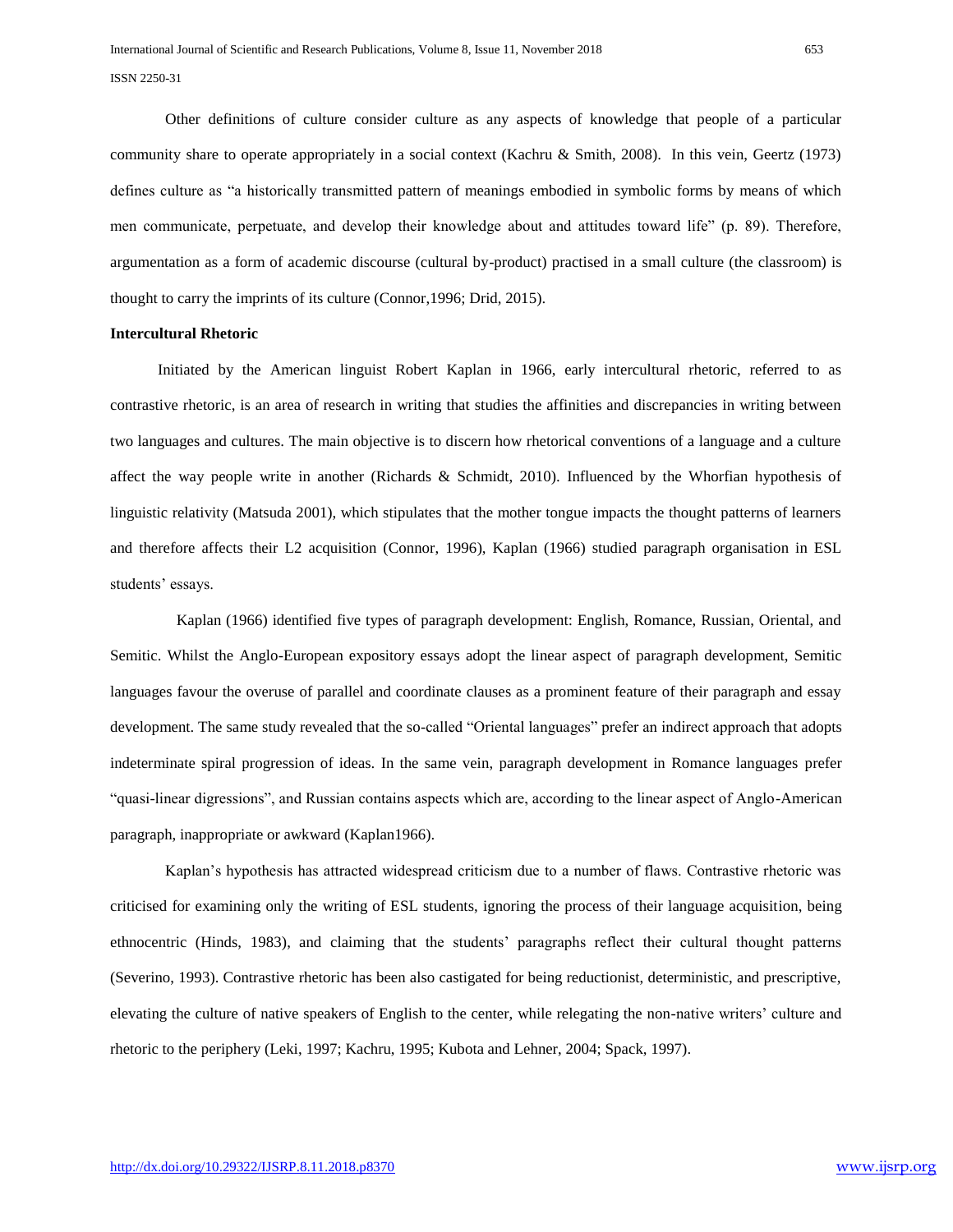The perennial attacks contrastive rhetoric has come under were the initial impetus that has motivated contrastive rhetoricians to broaden the scope of their research and rectify the methods of their investigation. This way, contrastive rhetoric scholars have tried to turn contrastive rhetoric into a more dynamic and viable field. In this context, to differentiate between the often-quoted ""static"" model and the new advances that have been made, the situation necessitates substituting contrastive rhetoric or cross-cultural rhetoric with the term intercultural rhetoric (Connor ,2004, 2008). Hence, intercultural rhetoric has known a paradigm shift by focusing on small and big cultures, giving a new interpretation of rhetoric, exploring intercultural communication, and taking into account the social context of texts (Connor, 2011).

#### **Argumentation and Culture within Intercultural Rhetoric**

The interaction between culture and argument has instigated a plethora of intercultural rhetoric studies all over the world. To mention but a few examples, argument is reported to be indirect and inductive in Eastern cultures, such as China and Japan, whereas it is reported to be direct and deductive in Western cultures: Germany, Italy, Greece, France, and the United States (Connor, 1996; Tannen, 1998). In low-context cultures, arguments are reported to be linear and logically developed, while they are reported to be indirect and circular (non-reason based) in highcontext cultures (McCool, 2009; Suzuki, 2010).

The placement of the thesis statement in argumentative essays has been reported to be culture-based (Kaplan, 1966; Kubota, 1998; Ostler, 1987). In this perspective, Okabe (1976) maintains that Japanese writers, representing an Eastern high-context culture, use a climactic structure of argument placing the main claim (thesis statement) towards the end. On the other hand, American writers, representing a low-context culture, employ anticlimactic structure of argument, placing the claim (thesis statement) at the outset of the essays. Exploring bidirectional transfer of rhetorical patterns in the Turkish and English argumentative essays of Turkish students, Uysal (2008) found that the participants exhibited a tendency towards deduction (placement of the thesis statement in initial position) in Turkish essays and induction (placement of the thesis statement in final position) in English essays.

Wu and Rubin (2000) explored the impact of collectivism and individualism on the argumentative writing of Taiwanese and American students. They found that Taiwanese students develop their English argument inductively, delaying the thesis statement and avoiding to state their opinion directly, due to the collectivist aspect of Chinese culture. Petrić (2005) compared the students" argumentative essays of Russian before and after short writing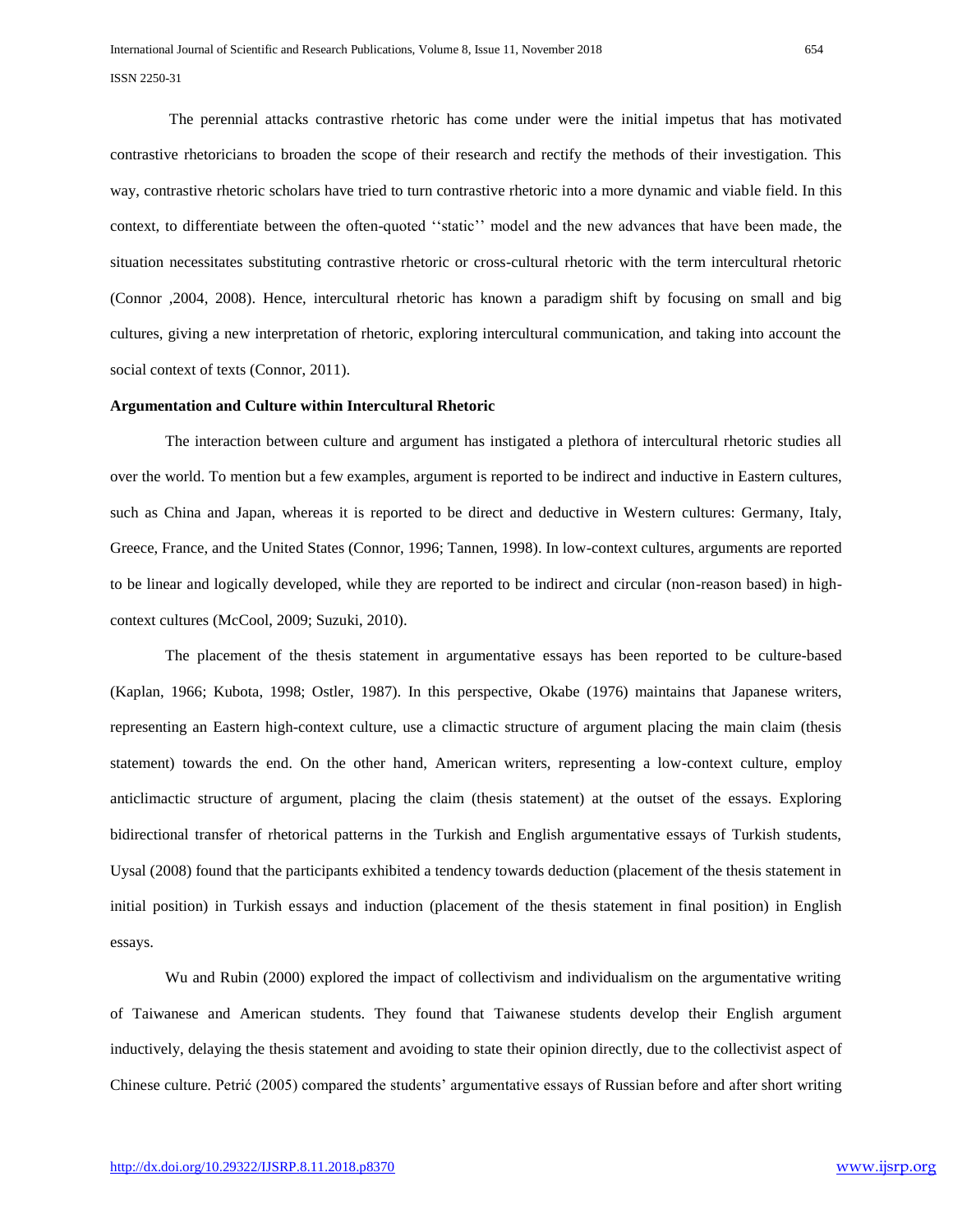classes to examine cultural differences in writing vis-à-vis the location of the thesis statement. The results revealed that the essays after the writing instruction contained more thesis statements, yet they were less varied in terms of lexical choices and sentences structures.

Liu (2009) examined the placement of the thesis statement in the argumentative essays of sixty high school students in China and fifty American high school students in the United States. The students were asked to write a three-hundred-word argumentative essay in forty minutes, using the words agrees or disagree to facilitate the location of the thesis statements in their essays. The results revealed the placement of thesis statement in initial, middle, and final position in the writing of both groups. Besides, the location of the thesis statement in both students was similar: 92% of Chinese subjects and 86.67% of American subjects wrote their thesis statement at the beginning of their essays.

Alotaibi (2014) investigated the use of the thesis statements in the argumentative writing of eight Saudi students in the United States. The study contrasted the cultural disparities in using the thesis statement in English and Arabic argumentative essays before and after a writing workshop. The study focused on the location of the thesis statement and the linguistic and rhetorical features students use to formulate it. The pre and post-test results revealed different findings. Whilst half of students" essays did not have a thesis statement in the pretest writing, seven out of eight essays contained a thesis statements in the post-test, yet six of them were located in the body and conclusion.

Taking the reviewed studies above into consideration, it is possible to say that the previous research studies that have investigated argumentation across cultures display conflicting results. Whereas some findings have pointed to different forms and types of argument across cultures and confirm the transfer of such elements from L1 to L2, others have found the opposite and therefore reject such findings. Taking such points into account, there seems to be a need for further research as regards the placement of the thesis statement across cultures. In addition, studying the placement of the thesis statement in the argumentative writing of Moroccan students has been a neglected area of research within intercultural rhetoric. The purpose of this study is to account for such a gap.

#### III. METHODOLOGY

Taking into consideration the conflicting results of the aforementioned intercultural studies, the present study aims at answering the following research question:

*Do the argumentative essays of Moroccan students' exhibit any affinities or differences vis-à-vis the placement of the thesis statement?*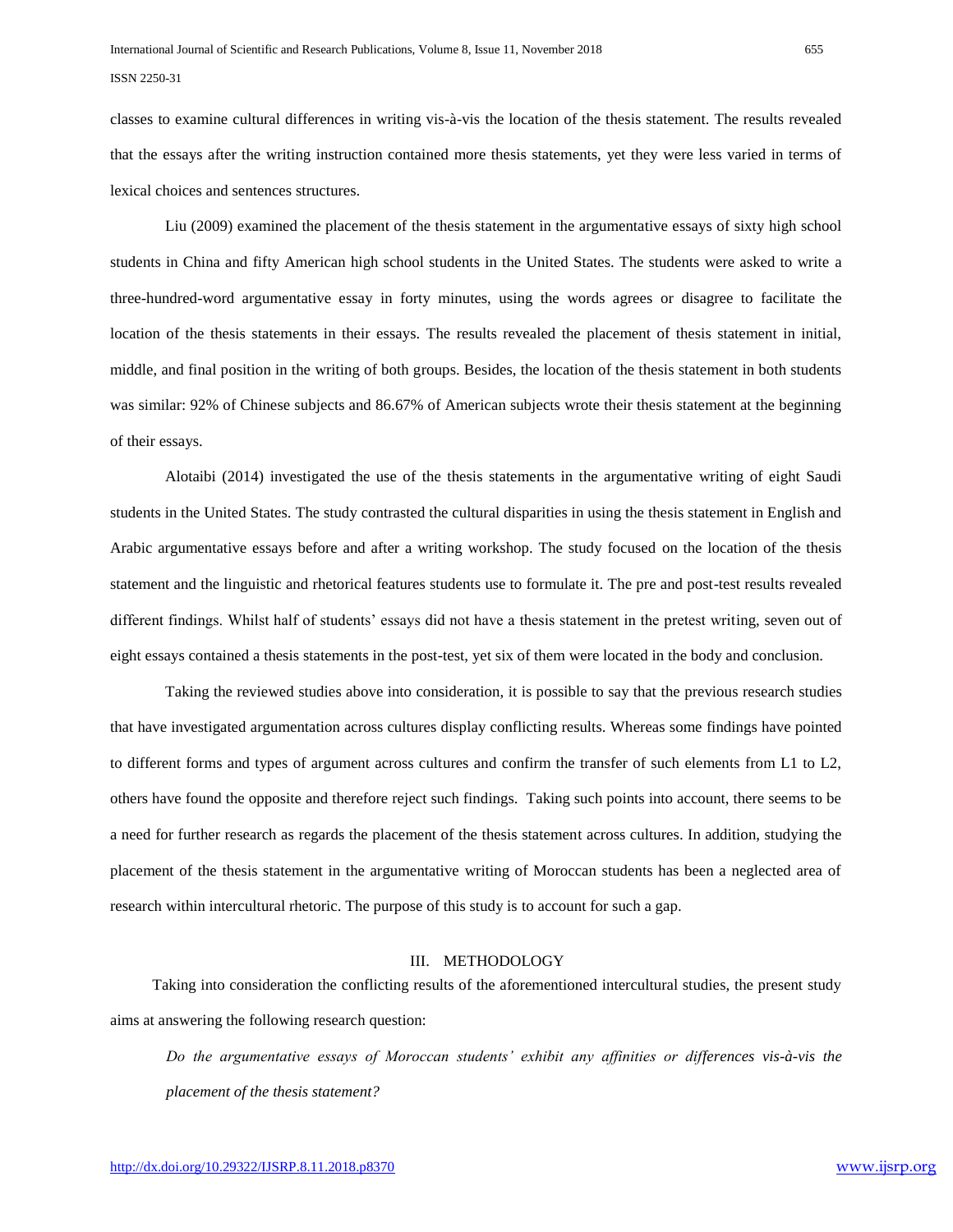Motivated by intercultural rhetoric new directions that call for a shift from the purely quantitative text-based studies and emphasise employing new research methods that take into account the cultural context of the L1 texts, the research at hand is a qualitative study that examines transfer of Arabic rhetorical patterns in the argumentative essays of Moroccan master students at Ibn Tofail University in Kenitra, Morocco. As for data collection methods, the study employed qualitative methods including essays, questionnaires, and interviews to account for the students" placement of the thesis statement in argumentative essays. The reason for such triangulation or blend of techniques was that text analysis alone might fail to highlight the writer's thought or rhetorical patterns (Matsuda, 1997).

#### **Participants**

Thirty-four students (n=34) at the Department of English at Ibn Tofail University, Kenitra, Morocco participated in the study. The students were semester two (S2) master students participated in the study. In terms of English knowledge and writing experience, students had advanced English level, given their major the day of the data collection. In addition, five professors (n=5), chosen via convenience sampling, filled in a questionnaire about some of the teaching practices of argument writing at Department of English at Ibn to Fail University. They have spent between six to fourteen years teaching argumentative writing for undergraduate and post-graduate programmes. Their choice was based on their teaching experience and the levels they teach.

#### **Data Collection Instruments and Procedures**

First, the students completed a questionnaire that sought to know about their language level and past writing instructions in Arabic and English. In addition, the professors at the Department of English at Ibn Tofail University were assigned a short questionnaire. The students "questionnaire was adopted from the ones used by Liebman (1992) and Uysal (2008). It was modified to meet the objective of the study. The professors" questionnaire was designed by the researcher for the same objective. The purpose was to get information about some of the teaching practices of argumentative writing at Ibn Tofail University.

A week after the administration of the questionnaires, thirty-four students wrote two argumentative essays on two different topics (sixty-eight essays in total). The reason is that writing tests, among other research tools, enables researchers to supplement information collected from other sources (Mackey & Gass, 2007) and underlies the circumstances that controlled the production of that text (Hyland, 2003). First, students wrote Arabic essays on a topic. The following day, the same participants wrote an English essay on a different argumentative topic. The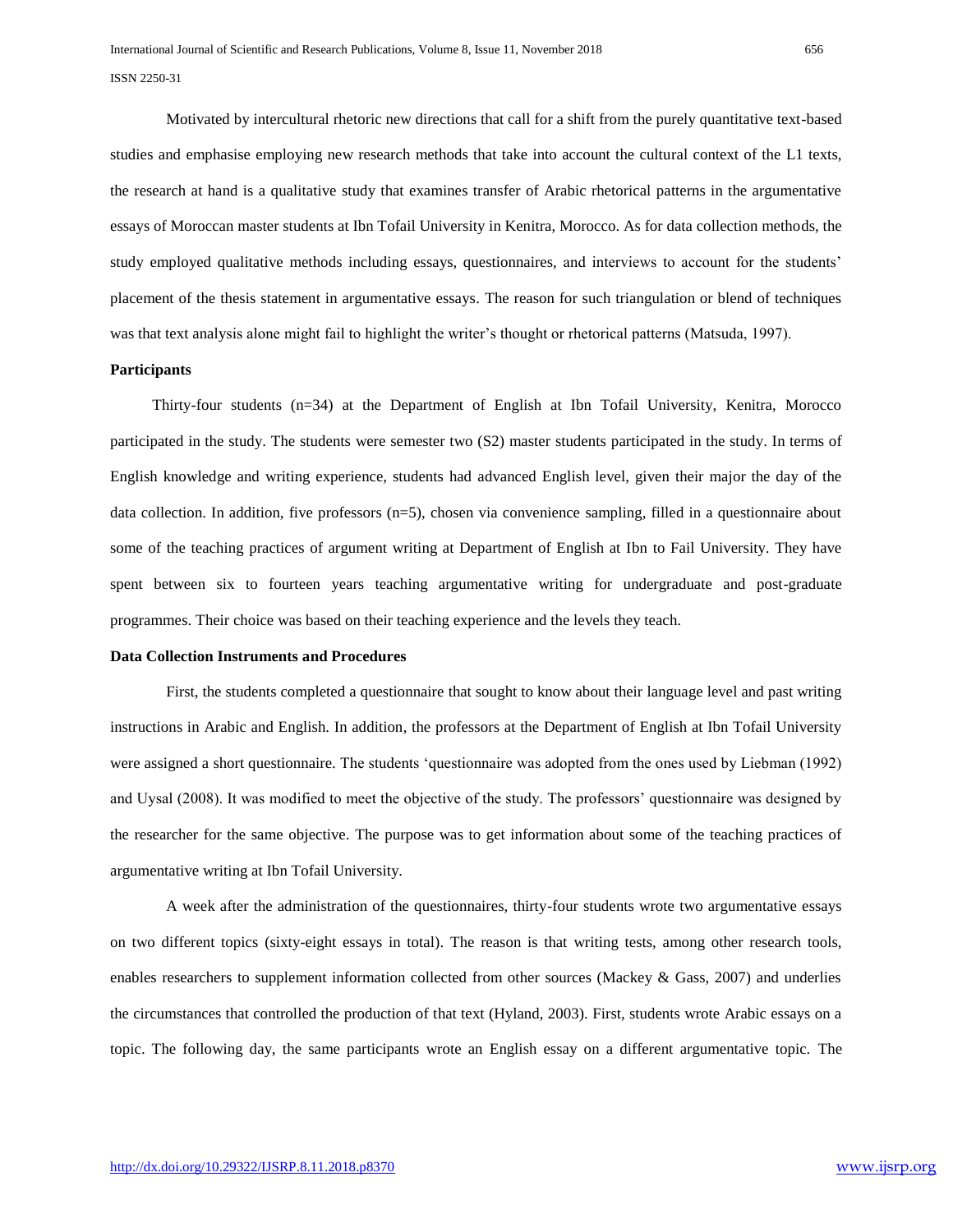rationale was to find explanations for students' textual results via comparing students' answers with theirs in the interviews to elicit and ensure solid reliable information.

To analyse the writing process of ESL or EFL subjects, researchers recommend using introspective methods such as think aloud and retrospective methods like stimulated recall interviews (Gass & Mackey, 2000). Such a method is one of the most convenient and frequently adopted to have insight into the cognitive process of students during the phases of writing (Dörnyei, 2007; Gass & Mackey, 2000; Mackey & Gass, 2012). In the present study, students were divided into groups, each interviewed separately one by one Having reached saturation after data coding, twelve students were chosen at random, for no new themes emanated from analysis (Mackey and Gass, 2012). As a retrospective technique, stimulated recall enables researchers to study students" "cognitive processes, thoughts or feelings" (Phakiti, 2014, p.149) during writing. Kasper (1987 as cited in Drönyei, 2007) recommends a short interval, less than twenty-four hours if possible, not beyond forty-eight hours, between the task and the interview.

#### **Method of Data Analysis**

To answer the research question, the present study adopted within-subject analysis to examine similar and different locations of the thesis statement in both essays of students. A strategy such as this has proved efficacious in the field of applied linguistics and discourse analysis (Cho, 2010; Doushaq, 1986; Hirose, 2003; Kobuta, 1998b; Uysal, 2008). In addition, the study employed Kubota"s (1998) framework: initial (thesis statement in the introduction), middle (thesis statement in the body paragraph), final (thesis statement in the conclusion), collection (no encompassing of the writer"s opinion, but the opinion is stated in more than one paragraph), Obscure (the writer's point of view is implicit or unclear). First, a global between-subject comparison was drawn across essays to see whether or not they contain a thesis statement. Next, the location of the thesis statement in Arabic and English essays was examined. After that, a within-subject comparison of students" Arabic and English essays for each essay was drawn. In other words, the between-subject analysis of Arabic essays took place first to examine the location of the thesis statement between subjects. Then, English essays were checked to detect common affinities or dissimilarities vis-à-vis the placement of the thesis statement in the students" writing.

To avoid being trapped into subjectivity, the researcher and two doctorate holders, who have been teaching writing and other skills for thirteen years at high schools, compared every single essay of the same student in both languages. By the same token, the background and professors' questionnaires were analysed to provide evidence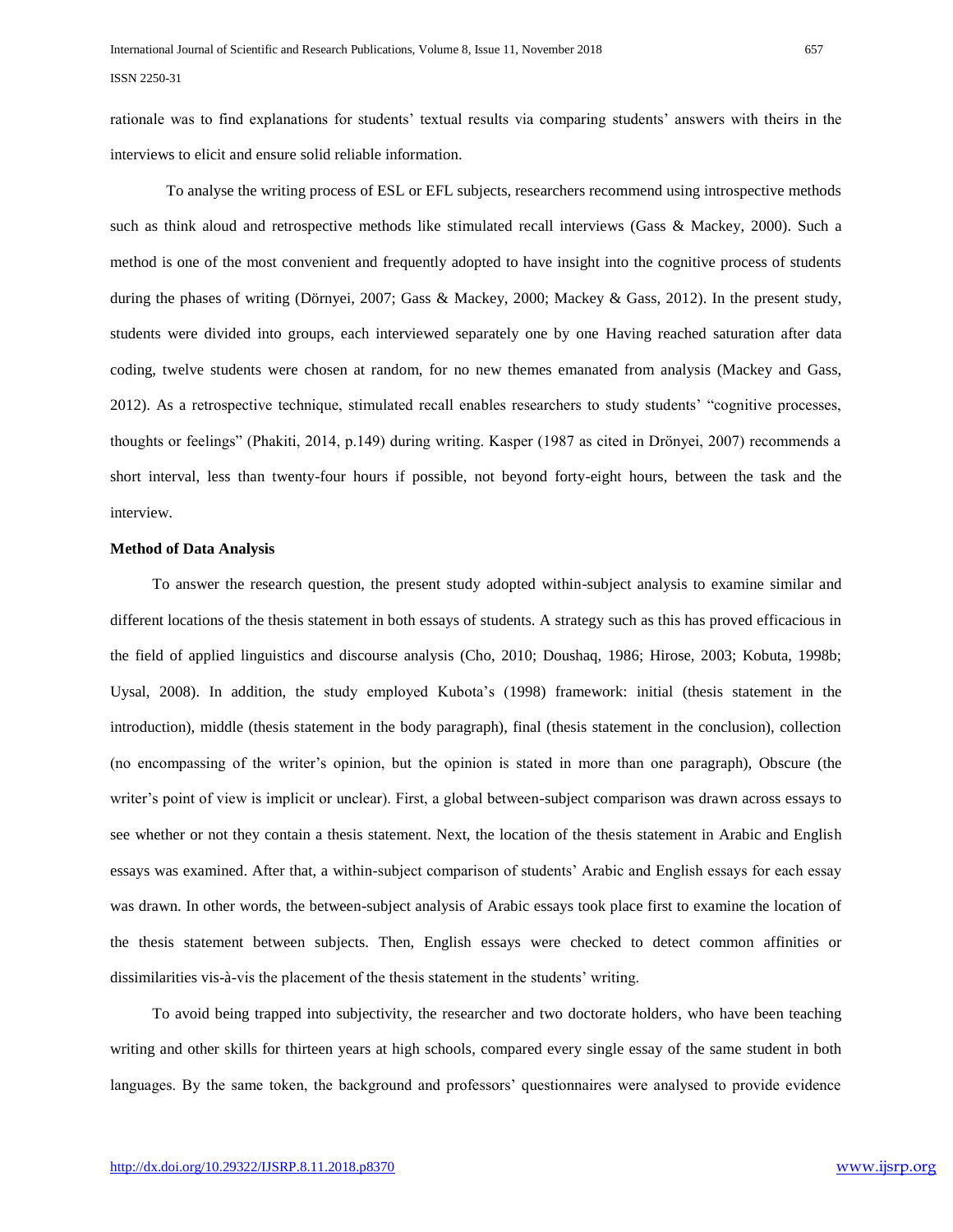from the educational context of Arabic and English to corroborate or refute the findings of the stimulated recall interviews to provide solid explanatory factors. All data was described and analysed qualitatively, providing frequency counts for the employment of the thesis statement in each essay.

# IV. FINDINGS

Analysis of the location of the thesis statement sought to discern the line of argument employed in the participants" essays. Studying the position of the thesis statement was necessary to classify claims as direct/anticlimactic (initial thesis statement) or indirect/climactic (middle and final thesis statement), claimed to be characteristics of high-context and low-context cultures.

#### **Between-subject Analysis of Arabic and English Essays**

# Table 1

# *The Location of the Thesis Statement across Arabic Essays*

| <b>Location of the thesis statement</b> | <b>Number of essays</b> | Percentage |
|-----------------------------------------|-------------------------|------------|
| Initial                                 | 10                      | 29.4%      |
| Middle                                  | 2                       | 5.9%       |
| Final                                   | 15                      | 44.1%      |
| Obscure                                 | 3                       | 8.8%       |
| Collection                              | 4                       | 11.8%      |
| Total                                   | 34                      | 100%       |

As illustrated in table 1 above, most essays had a thesis statement in a direct or an indirect way, yet the difference exist in where it was placed. As for Arabic essays, remarked was the placement of the thesis statement in final position in fifteen (44.1%) out of thirty-four essays (100%). In addition, ten participants (29.4%) put their statement in initial position, four (11.8%) had unclear thesis statement (obscure), three participants (8.8%) had a thesis statement in more than one position (collection), and two participants (5.9%) located their thesis statement in middle position.

# **The Thesis statement** *Number of essays* **Percentage** Initial 22 64.8%  $\text{Middle}$  and  $\text{Middle}$  and  $\text{Middle}$  and  $\text{Middle}$  and  $\text{Middle}$  and  $\text{MIME}$  and  $\text{MIME}$  and  $\text{MIME}$  and  $\text{MIME}$  and  $\text{MIME}$  and  $\text{MIME}$  and  $\text{MIME}$  and  $\text{MIME}$  and  $\text{MIME}$  and  $\text{MIME}$  and  $\text{MIME}$  and  $\text{MIME}$  and Final  $\overline{9}$  26.5% Collection 1 2.9% Obscure 2.9% **Total 34 100%**

Table 2 *The Location of the Thesis Statement in English Essays*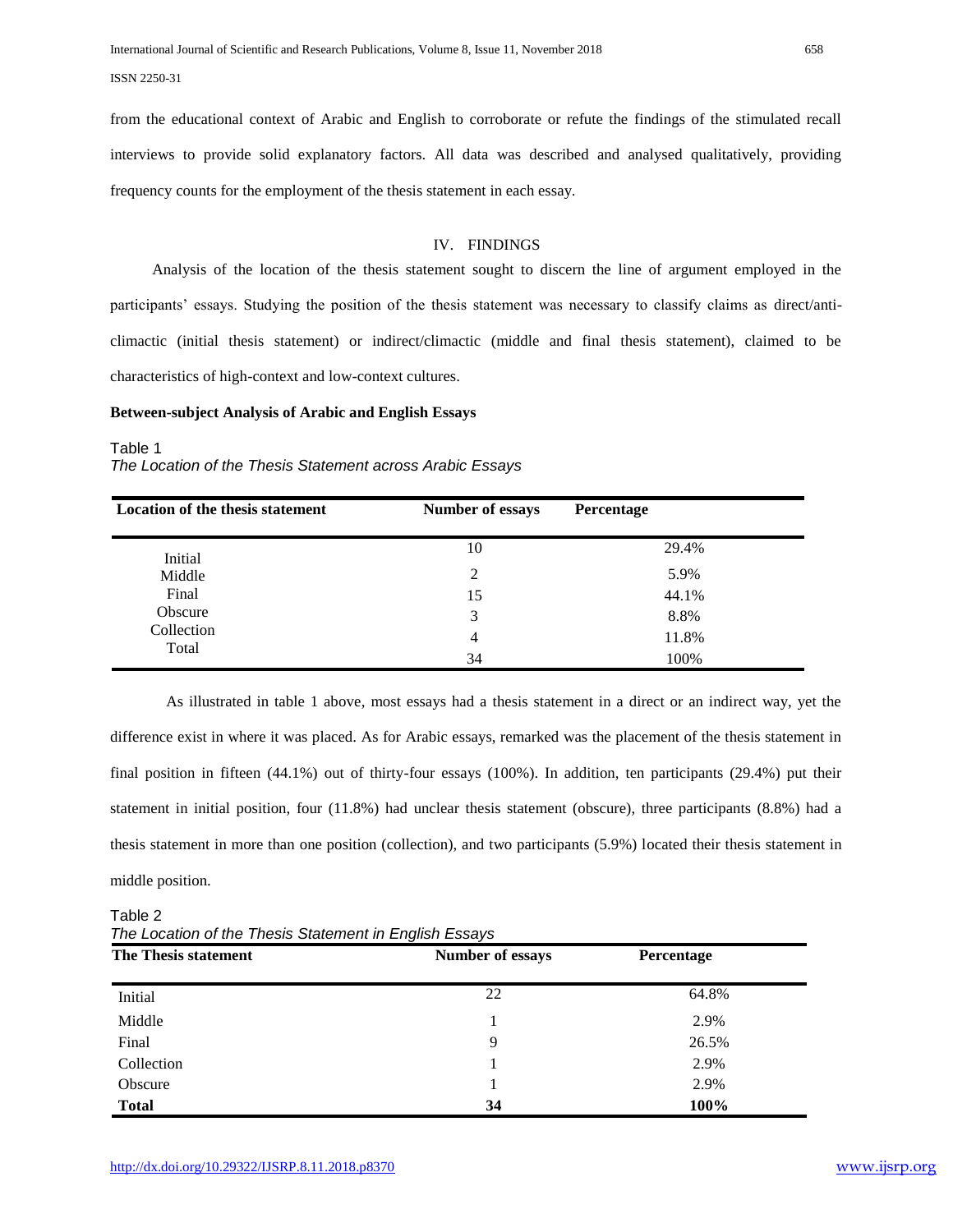With regard to the placement of thesis statement in English essays (table 2), twenty-two English essays

(64.8%) out of thirty-four (100%) had a thesis statement in initial position, nine essays (26.5%) in final position, and

three essays (8.8%) a thesis in different positions (see table 2 above).

## **Within-subject Analysis of Arabic and English Essays** Table 3

*Analysis of Similar Locations of the Thesis Statement in Arabic and English Essays* **Participants by number Placement of the Thesis Statement**

| т агистрания бу нишбег | I facement of the Thesis Statement |         |  |
|------------------------|------------------------------------|---------|--|
|                        | Arabic                             | English |  |
|                        |                                    |         |  |
| $\mathbf{I}$           | Initial                            | Initial |  |
| 4                      | Initial                            | Initial |  |
| 6                      | Initial                            | Initial |  |
| 9                      | Final                              | Final   |  |
| 15                     | Final                              | Final   |  |
| 16                     | Initial                            | Initial |  |
| 17                     | Initial                            | Initial |  |
| 19                     | Final                              | Final   |  |
| 21                     | Final                              | Final   |  |
| 24                     | Final                              | Final   |  |
| 25                     | Final                              | Final   |  |
| $27\,$                 | Initial                            | Initial |  |
| 29                     | Initial                            | Initial |  |
| 31                     | Initial                            | Initial |  |
| 33                     | Obscure                            | Obscure |  |
| 34                     | Initial                            | Initial |  |
| <b>Total</b>           | 16                                 | 16      |  |

As shown in table 3 above, sixteen participants (47.1%) out of thirty-four (100%) had a similar position of

thesis statement in Arabic and English essays. Nine participants (26.5%) put their thesis in initial position, six

(17.7%) in final position, and one participant had obscure thesis statements in both essays.

# **Between--subject Analysis of Arabic and English Essays** Table 4

*Analysis of Different Locations of the Thesis Statement in Arabic and English Essays*

| Participants by number | <b>Placement of the Thesis Statement</b> |         |  |
|------------------------|------------------------------------------|---------|--|
|                        | Arabic                                   | English |  |
| $\overline{2}$         | Final                                    | Initial |  |
| 3                      | Collection                               | Initial |  |
| 5                      | Obscure                                  | Final   |  |
| 7                      | Collection                               | Initial |  |
| 8                      | Final                                    | Initial |  |
| 10                     | Final                                    | Initial |  |
| 11                     | Obscure                                  | Final   |  |
| 12                     | Obscure                                  | Final   |  |
| 13                     | Final                                    | Initial |  |
| 14                     | Final                                    | Initial |  |
| 18                     | Final                                    | Initial |  |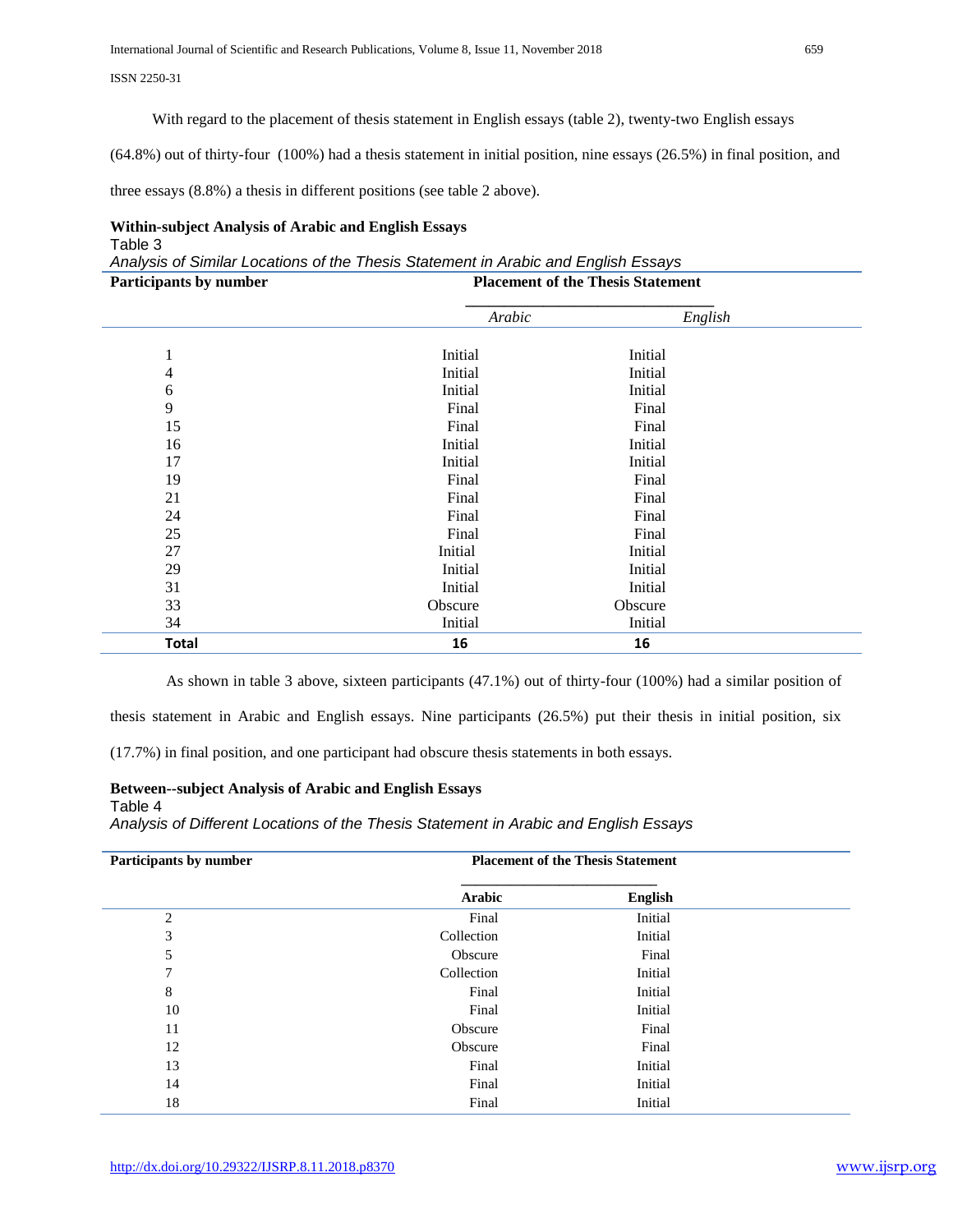| <b>Total</b> | 18         | 18         |  |
|--------------|------------|------------|--|
| 32           | Collection | Initial    |  |
| 28           | Middle     | Collection |  |
| 26           | Final      | Initial    |  |
| 23           | Initial    | Middle     |  |
| 22           | Middle     | Initial    |  |

As shown in table 4 above, eighteen participants positioned their thesis statements differently in both essays. In other words, more than 50% of Arabic and English essays of the same individual had different locations of the thesis statement. For instance, participants 2,8,10,13,14,18, 20, 26, 30 had a final thesis statement in Arabic essays, but they had initial thesis statement in English essays.

The between-subject analysis and the within-subject analysis revealed that having a thesis statement in initial position was the choice of more than half of the participants, especially in English essays. Among of the sixty-eight essays, thirty-two had initial thesis statement, twenty-four had a final thesis statement, five essays had obscure thesis statements, and three essays had a middle thesis. Initial and final positions of thesis statement were the two dominant features in both essays.

Explanation for dominance of induction in Arabic essays came from the interviews. Reasons such as 1) the inability to produce a thesis statement notwithstanding the fact that such a pattern was highly emphasised in writing classes, 2) the inability to employ what had been done in writing classes 3) personal convictions, 4) individual preferences, and 5) unawareness of audience expectations were reported to be among the reasons for the placement of the thesis statement in the participants" essays.

Participants 2 and 31 revealed that writing a thesis statement in Arabic was an arduous task they strove to accomplish. In addition, participants 2 and 14 explained it was their choice to have a final thesis statement in their essays. Participant 14 added he believed "it is a fallacy because in argumentative writing, you cannot actually come forwards and state your opinion" despite the fact that he was aware of the need to provide a thesis statement at the beginning of the essay. By the same token, an explanation for placing the thesis statement in final position found a reflection in some participants" tendency or oblivion to delay their opinion until the end. Participant 14 believed delaying an opinion until the end is the ultimate aim of argumentative writing.

Participant 3, who has been to the United States for many times, provided astounding explanations for having initial thesis statement in English and final collection in the Arabic essay. Asking her about her choices for divergent locations for the thesis statement in Arabic and English, the lady displayed awareness of intercultural communication differences, stating "Arabic is less direct. I feel English is more to the point". She never thinks of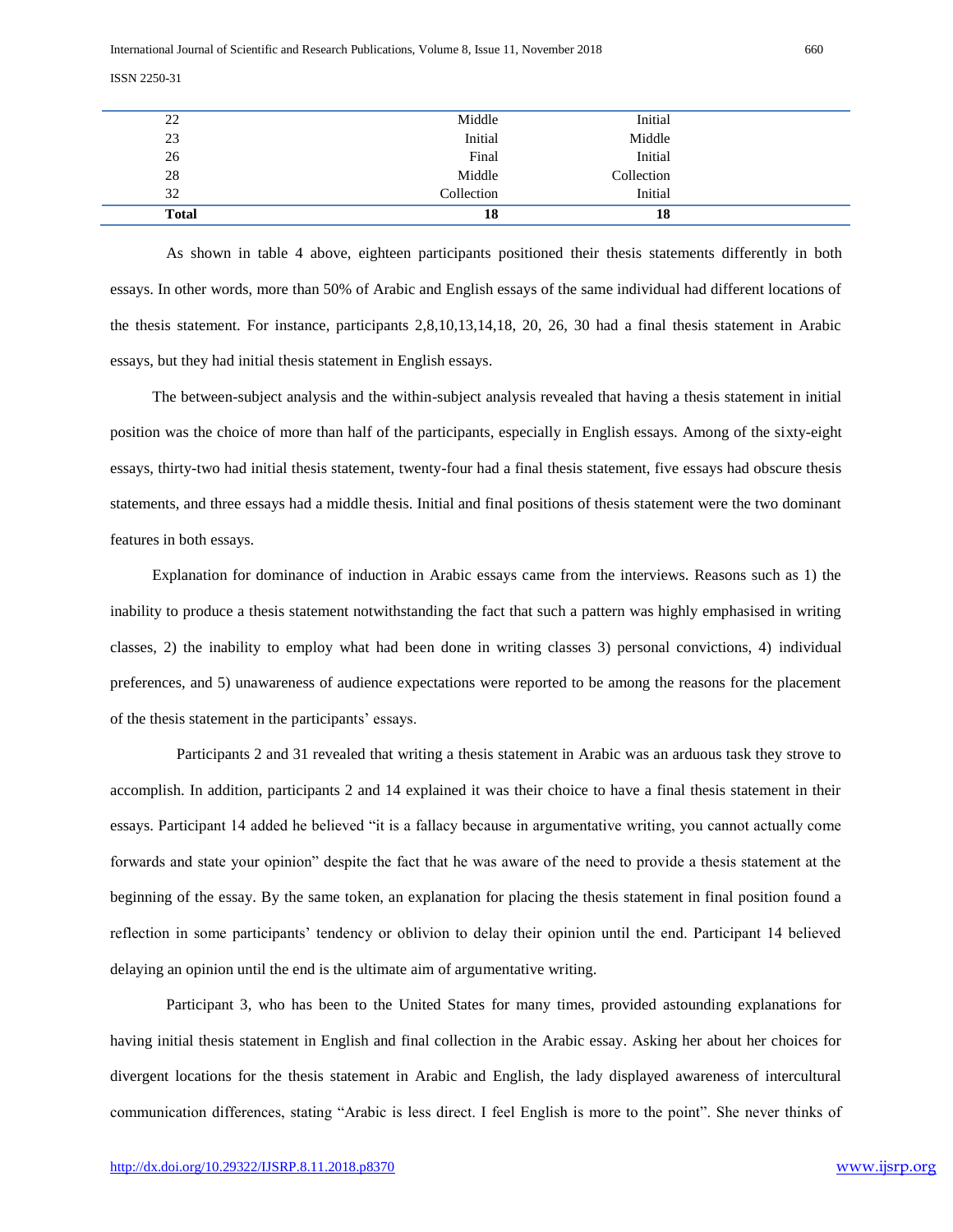thesis statement when she writes. Such a thing happens unconsciously. On the contrary, participant 24, exhibited reader-responsible tendency, pushing the reader to "have a deep reading to get" his opinion in the English essay. He even claimed it was something he had learnt at school.

The interviews revealed that the writing process the participants followed and the difficulties they faced during the writing process seemed to have contributed to the placement of thesis statement in different positions in both essays. However, there were some special cases that managed to write initial thesis statements even if they did not process their writing.

Participant 3 (collection in Arabic essay and initial position in English essay) explained that thinking about writing the thesis statement hinders her writing, especially in English. She prefers writing without outlining or thinking about thesis statement. Even if she placed her thesis statement initially, she admitted not thinking about the thesis statement during the process of writing. Particpant13 (final thesis in Arabic essay and initial thesis in English essay) indicated that during the pre-writing stage, she had to think about the thesis statement and how to make everything revolve around it. Similarly, participant 14 (final thesis in Arabic essay and initial thesis in English essay) said he had to brainstorm the thesis statement of his English essay, which he came with after writing a map to generate the ideas he wanted to develop. Participant 24 (Final thesis in both essays) thought about the ideas to develop in his essays, yet he did not think about the thesis statement. Participant 2 (final thesis in Arabic essay and initial thesis in English essay) explained that generating a thesis statement was a demanding task.

However, other participants who thought about the thesis statement could position it initially. Participant 1(initial thesis for both essays) said he had thought about having a blueprint for his essay. Participant 4 (initial thesis for both essays) said he had thought about the thesis statement during the pre-writing phase. She had to write an introduction moving from the general to the specific. Participants 17, 27, and 31 (initial thesis for both essays) stated that thinking about the thesis statement took place in the pre-writing phase.

All mentioned participants above indicated they had not processed their Arabic writing or thought about the thesis statement. Only participant 14 said that he had brainstormed ideas and constructed a mind map, yet he had neither thought about a thesis statement nor written an outline. As a result, most of the participants who did not process their Arabic writing ended up having a final thesis statement or collection in Arabic essays except participants 1, 4, 17, 27, and 31 who had initial theses in both essays.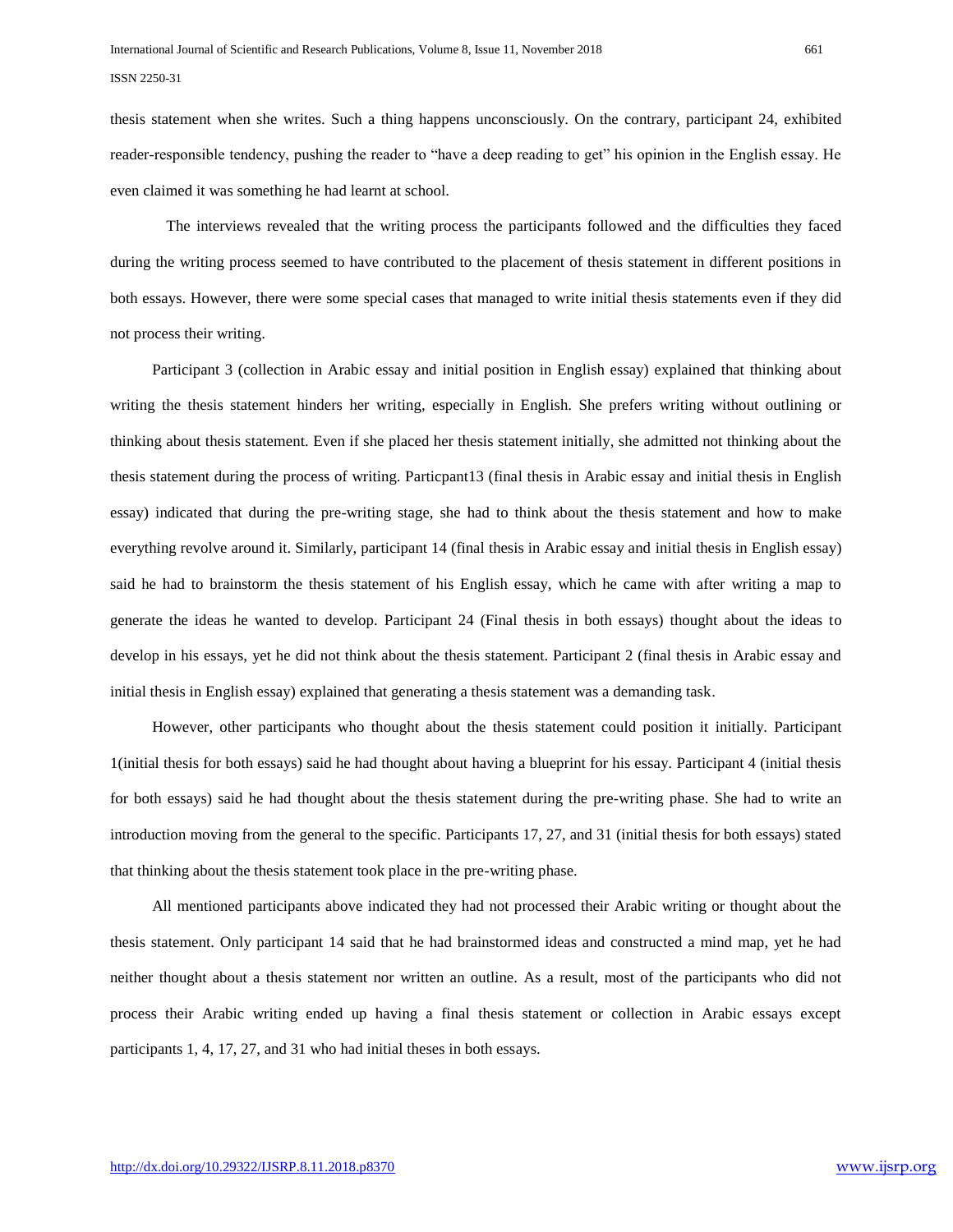Education might have influenced the way participants placed thesis statements in their essays, especially in Arabic. Despite having enough writing practice, said more than 50% of participants, twenty-seven participants (79.4%) mentioned that the placement of thesis statement was not prioritised in Arabic writing classes. On the contrary, English classes were different from Arabic ones. Asking participants about the features their writing professors accentuated when writing argumentative essays, 28 participants (82.4%) reported it was the thesis statement. Evidence from professors of English questionnaire revealed that writing classes foregrounded thesis statement among other features. All professors (100%) indicated that the thesis statement was part of the writing features they emphasise when teaching argumentative writing.

In sum, the between-subject analysis and the within-subject analysis revealed a tendency towards initial placement of thesis statement in English essays and final placement of thesis statement in Arabic essays. Explanation from interviews pinpointed various reasons behind the participants" employment for inductive style in Arabic and deductive style in English. Such factors include personal tendencies or false convictions about the placement of the thesis statement, inability to make use of classrooms input, absence or inadequate instruction in Arabic writing classes, and inadequate or no writing process regarding both essays. Findings from the questionnaire revealed that education could have played a role in the placement of thesis statement in Arabic and English essays.

# V. FINDINGS DISCUSSION

 In the current study, similarities and differences existed as regards the placement of the thesis statement. As for similarities, almost all participants had a thesis statement in both essays either implicitly or explicitly. Moreover, having a similar location of the thesis statement appeared in about half of the essays. Sixteen participants (47%) placed their thesis statements in the same position in both essays. compared to other intercultural rhetoric studies on the same issue, the findings of the present study are to some extent different from the ones by Cho (2010) and Hirose (2003). Cho (2010) reported that Korean students put the main idea at the outset of their English and Korean essays. In a similar vein, Hirose (2003) found that Japanese students placed their thesis statements initially in L1 and L2 essays.

 Differences vis-à-vis the placement of the thesis statement were somehow higher. Eighteen participants located thesis statement differently in Arabic and English essays. In the present study, initial placement of the thesis statement in Arabic essays was lower than in English essays. Ten participants (29.4%) placed the thesis statement at the outset of Arabic essay, and 44.1% had a thesis statement in final positions in Arabic essays, favouring inductive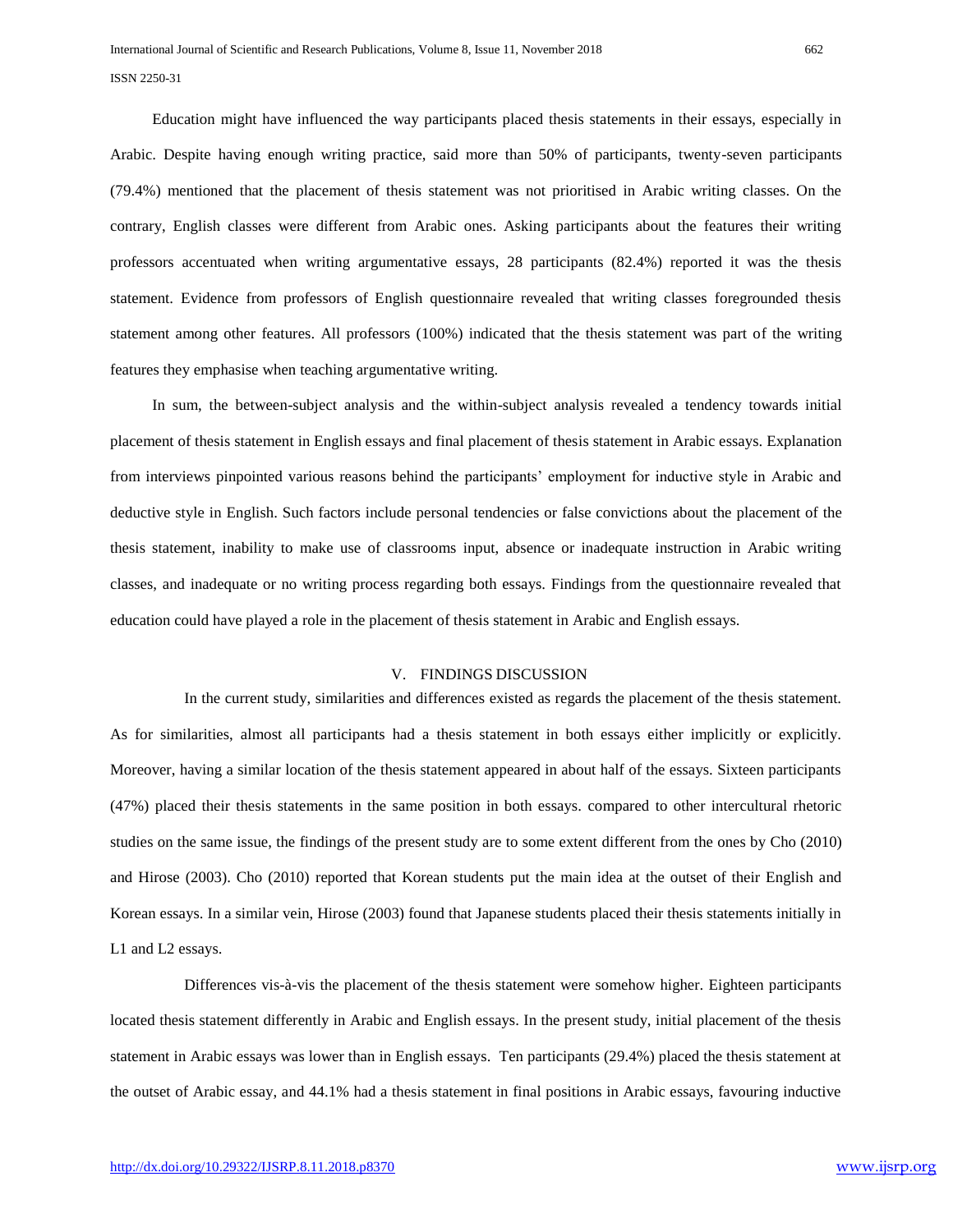development of argument. As for English essays, twenty two students (64.8%) were found to be more direct in locating thesis statements initially and, therefore, developing their English essays deductively. Thus, it is possible to say that Moroccan students use deductive development of argument, placing the major claim initially. Such findings concur with those of Liu (2009) in which 92% of Chinese subjects placed the thesis statement at the beginning of their English essays.

Nevertheless, the findings at hand do not accord with other intercultural rhetoric studies vis-à-vis the placement of thesis statement as an indicator of deductive style. Alotaibi (2014) found that his participants had middle and final thesis statements. Liu (2007) found that Chinese students develop English essays inductively, with a delayed thesis statement in final position. Uysal (2008) reported that only 28% of her subjects placed the thesis in initial position. Wu and Rubin"s (2011) found that Chinese students employed an inductive style of argument development and avoided stating opinion directly owing to the collectivist aspect of Chinese culture. Furthermore, the findings of the present study vis-à-vis the placement of the thesis statement do not accord with Kaplan"s (1966) claims that the writing of nonnative speakers of English tend to be non-linear and inductive. The findings of the current study show the tendency of Moroccan students to achieve linearity of argument via placing thesis statements in initial position.

 Apparently, the educational context (small culture) where students explained they had been taught the conventions of English essay writing was found responsible for the achievement of such a level of linearity in Moroccan students" English essays. However, the educational context was to blame for not providing enough input in Arabic classes in relation to the thesis statement. Traces of bidirectional transfer of writing conventions were found and could be responsible for similar placement of the thesis statement in both essays, especially from English to Arabic. The writing process strategies adopted by students and the inability to retrieve what they had studied in writing classes could be among the factors that pushed students to resort to Arabic or English writing conventions to structure both essays. Such conclusions were drawn from the interviews and the questionnaires.

# VI. CONCLUSION

The present study has sought to explore whether the rhetorical patterns of Arabic affect the placement of the thesis statement in the English argumentative writing of Moroccan master students. Taking into consideration the recommendations of intercultural rhetoric that call for studying texts within their contexts, the current study showed that Moroccan students, to some extent, tended towards induction in Arabic essays, yet they opted for deduction in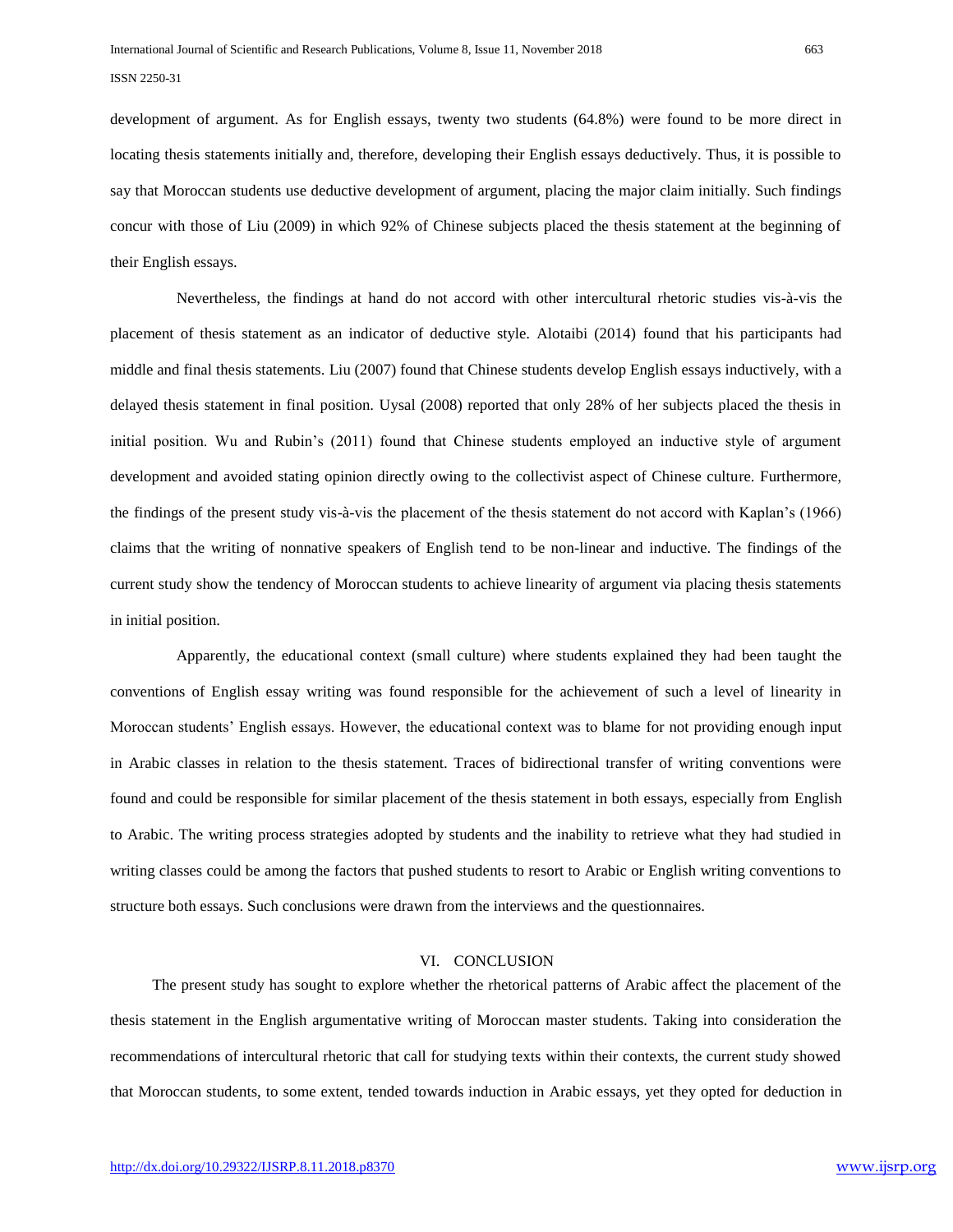English ones. Many a factor was found responsible for such findings. Arabic and English past writing instruction was found to affect the students" rhetorical and writing strategies. In addition, the writing strategies the students adopted during the writing process of essays, individual choices, and audience were found responsible. Nevertheless, any loose claims that Arabic writing of Moroccan students is inductive will be futile unless future intercultural rhetoric studies analyse the placement of the thesis statement together with the macro-level rhetorical patterns of the Moroccan students to see where they locate their topic sentences and how they develop their paragraphs.

#### ACKNOWLEDGMENT

I would like to thank the Department of English at Ibn Tofail University for their great help, without which this research paper would not have been completed. My special thanks extend to all participants, professors, and students for their help, patience, and commitment.

#### **REFERENCES**

- [1] Alotaibi, H. (2014). Thesis statement in English argumentative essays by Arab students: A study of contrastive rhetoric. *Arab World English Journal*, *5*(3), 230-247.
- [2] Cho, H. Y. (2010). Bi-directional rhetorical transfer in the wirting of Korean learners of English: A case study of three groups. *University of Hawai'i Second Langauge Studies, 28* (2), 49-95.
- [3] Connor, U. (1996). Contrastive rhetoric: Cross-cultural aspects of second language writing. Cambridge: Cambridge University Press.
- [4] Connor, U. (2004). Intercultural rhetoric research: Beyond texts. *Journal of English forAcademic Purposes, 3*(4), 291-304.
- [5] Connor, U. (2008). Mapping multidimensional aspects of research: Reaching to intercultural rhetoric. In U. Connor, E. Nagelhout, & W. V. Rozycki (Eds*.), Contrastive rhetoric: Reaching to intercultural rhetoric* (pp. 299–315). Philadelphia, PA: John Benjamins.
- [6] Connor, U. (2011). *Intercultural Rhetoric in the Writing Classroom.* Ann Arbor, MI: The University of Michigan Press.
- [7] Crowhurst, M. (1990). Crowhurst, M. (1990). Teaching and Learning the Writing of Persuasive/Argumentative Discourse. *Canadian Journal of Education*, *15*(4), 348-59.
- [8] Dörnyei, Z. (2007). *Research methods in applied linguistics*. New York: Oxford University Press.
- [9] Doushaq, M. H. (1986). An investigation into stylistic errors of Arab students learning English for academic purposes. *English for Specific Purposes, 5*(1), 27-39.
- [10] *Gass, S. M., & Mackey, A. (2000). Stimulated recall methodology in second language research. Mahwah, NJ: Lawrence Erlbaum Associates.*
- [11] Hinds, J. (1983). Contrastive Rhetoric: Japanese and English. *Text, 3*(2), 183-195.
- [12] Hirose, K. (2003). Comparing L1 and L2 organizational patterns in the argumentative writing of Japanese EFL students. *Journal of Second Language Writing, 12*(2), 181-209.
- [13] Hyland, K. (2003). *Second language writing*. New York, NY: Cambridge University Press.
- [14] Hyland, K. (2009). *Teaching and researching writing* (2nd ed.). Harlow, England: Pearson Education.
- [15] Kachru, Y. (1995). Cross-cultural writing and rhetorical styles: Toward a socially realistic" contrastive rhetoric. *Issues and Developments in English and Applied Linguistics*. 8, 9-22.
- [16] Kachru, Y., & Smith, L. E. (2008). *Cultures, contexts, and world Englishes*. New York, NY: Routledge.
- [17] Kothari, C. R. (2004). *Research methodology: Methods and techniques* (2nd ed.). India, New Delhi: New Age International Publishers.
- [18] Liebman, J. (1992). Toward a new contrastive rhetoric: Differences between Arabic and Japanese rhetorical instruction. *Journal of Second Language Writing*, 1, 141–165.
- [19] Liu, Y. (2009). The impact of cultural factors on Chinese and American college students " rhetorical choices in argumentative discourse : A contrastive study, *Intercultural Communication Studies, 18*(1), 128–142.
- [20] Mackey, A., &Gass, S. M. (Eds.). (2012). *Research methods in second language acquisition: A practical guide*. Malden, MA :Wiley- Blackwell Publishing.